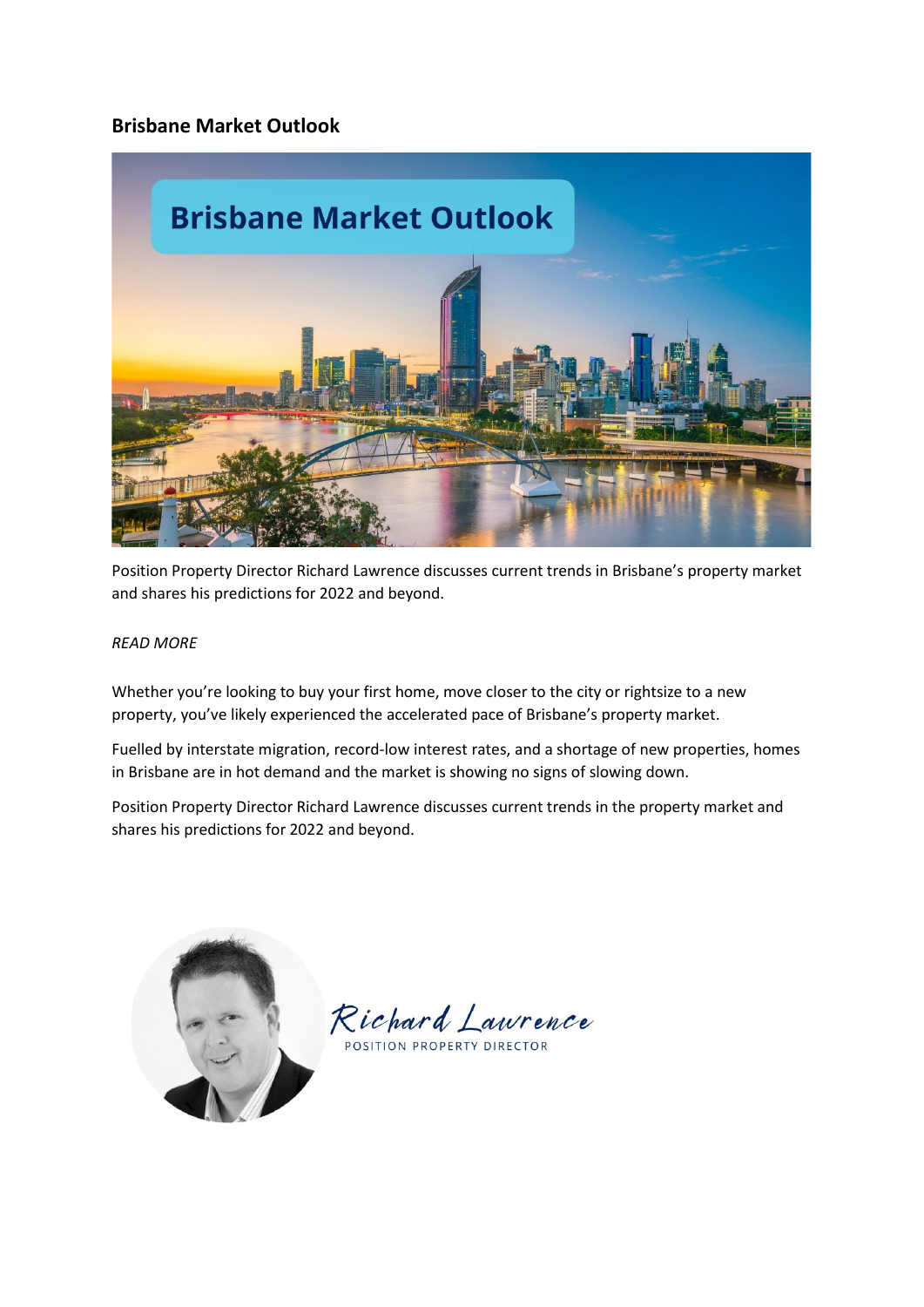### **Q: What have you been experiencing on the ground with buyers in Brisbane?**

A: We're seeing a lot of downsizers taking advantage of current market conditions by selling their home and downsizing to a new home in the same area they know and love. Homeowners are often surprised at how much growth their property has experienced and find they can now easily afford a townhome or apartment in their local area or close to the city.

There have also been a lot of renters that are now buying in the same area they rent in. The low interest rate is very attractive and with prices continuing to rise, renters don't want to miss out on securing a home in the area they love.

### **Q: What does the booming market mean for buyers looking for a home in desirable, inner and middle ring suburbs?**

A: People are trying to stay within 10-15km of the city for lifestyle reasons, so prices for homes within those suburbs are continuing to rise.

Buyers are recognising the value in securing a new townhome or apartment off-the-plan, locking in today's prices for a small deposit while still having time to save and prepare for settlement. That's the benefit of buying off the plan, especially in the current market. Downsizers are taking advantage of the additional equity in the family house to purchase their new home, while first home buyers are enjoying the extra time to save.

## **Q: Investors are coming back into the Brisbane market. What makes it such an appealing investment proposition?**

A: The investor market has been driven by interstate and local buyers seeking good rental yield. In a growth market and with low interest rates, there's great opportunities for buyers to make a solid return on investment. It's always important however for the fundamentals to be considered. We're seeing more investors seek owner-occupier style properties with a particular interest in larger apartments, knowing this will set their investment property apart and attract a good tenant.

## **Q: In your opinion, what do you see happening in the 'big picture' of Brisbane property over the next decade?**

A: This is a unique time for Brisbane. The property market is currently being driven by the lowest interest rates in history and, with the COVID-19 pandemic shaking things up in unpredictable ways, people are now spending more time at home than ever before. People are also seeking security in their lives and more renters are opting for homeownership.

With Queensland's borders reopening, Brisbane and Queensland will continue to experience a lot of overseas and interstate migration. Apartment and townhome designs are always improving to cater to owner occupiers and prices are very affordable compared with Sydney and Melbourne.

Sydney and Melbourne have had their time to shine. Now, it's Brisbane's turn.